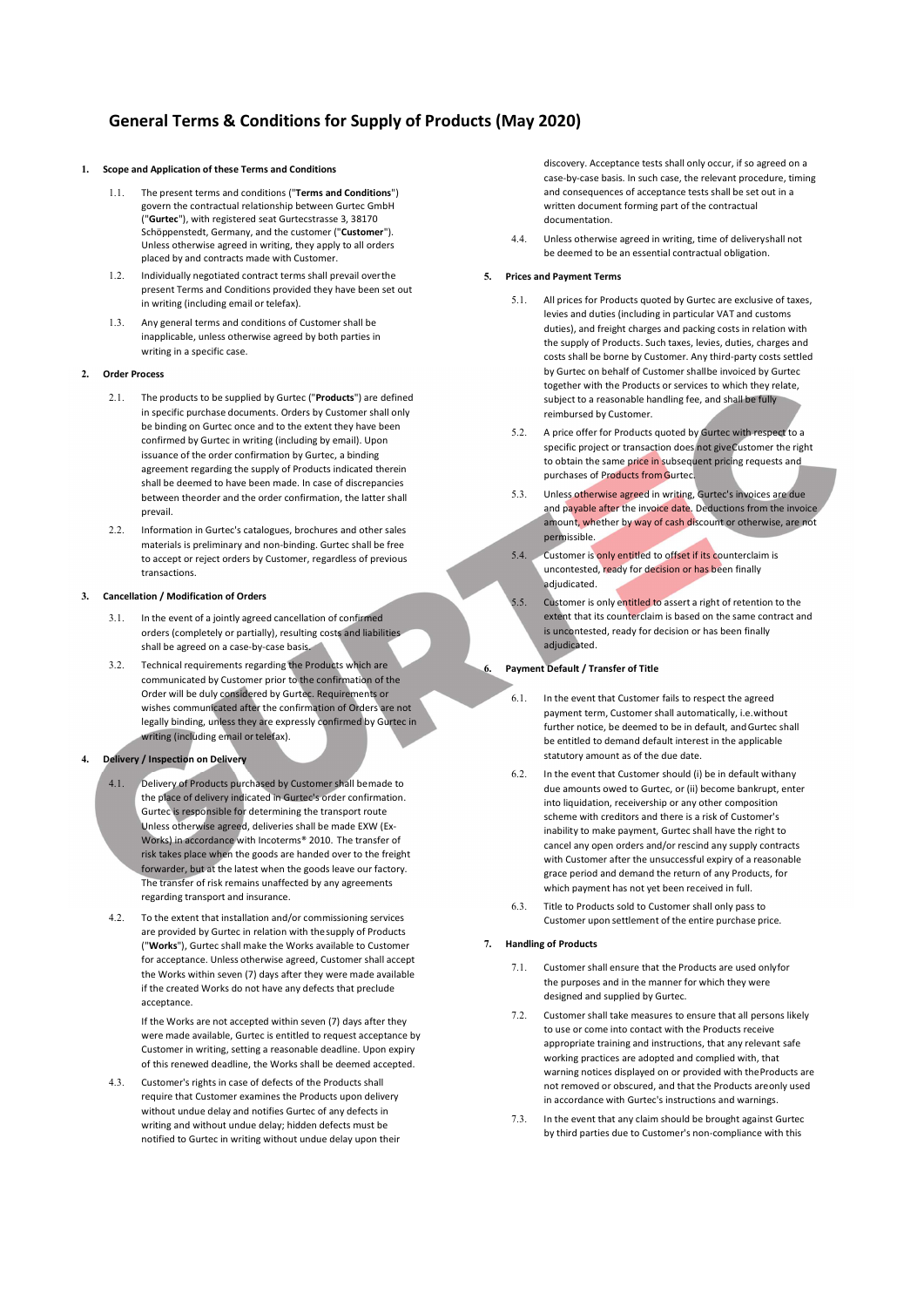# General Terms & Conditions for Supply of Products (May 2020)

Clause 7, Customer shall fully indemnify and hold harmless Gurtec against any such claims.

### **Warranty for Defective Products**

- 8.1. Gurtec warrants that Products sold pursuant to these Terms and Conditions shall, during the term of the Warranty Period, be in compliance with the specifications provided by Gurtec. Any other express or implied warranties or representations, including in particular any warranty or representation of merchantability, fitness for purpose, or warranty regarding the interaction of Products with equipment, software or systems of third parties, are expressly excluded, unless otherwise mutually agreed by the parties in writing (including email).
- 8.2. The liability period for defects is 12 months and begins with the delivery of the Products to the agreed delivery location. For deliveries Ex-Works, the warranty period is 15 months and begins as soon as the Products have been made available to the customer at the place specified in the order and the customer has been informed.
- The statutory limitation period shall apply (i) to Customer's rights in case of defects concealed in bad faith or caused intentionally, (ii) if and to the extent that Gurtec has assumed a guarantee, (iii) to damage claims of Customer due to culpable damage to life, body or health, (iv) to damage claims of Customer due to any damage caused by Gurtec intentionally or by gross negligence, (v) to damage claims of Customer due to other reasons than defects of the Products, as well as (vi) to claims under the German Product Liability Act or in case of other mandatory statutory liability provisions.
- 8.4. Any non-conformity discovered by Customer during the warranty period shall promptly be notified to Gurtec in writing. Subject to such notice, Gurtec shall have the right to inspect and test the Products to which objection was made. Customer will grant Gurtec the required period of time and opportunity to exercise such right. Products which are not in conformity with the agreed specifications may be returned to Gurtec at its cost on its demand. In these cases, Gurtec shall examine the Product within a reasonable period of time. If Gurtec determines, in its sole discretion, that the relevant Product falls under the warranty pursuant to this Clause 8, Gurtec shall, at its choice, replace or repair the Product, at no cost for Customer ("Subsequent Performance"). In this case, Gurtec shall also cover the transportation costs back to Customer.
- 8.5. Should Customer's notification of the defect prove to be unjustified and provided Customer has realized this prior to the notification of the defect or has not realized it in a negligent manner, Customer shall be obliged to reimburse Gurtec for all costs incurred in this respect, e.g. travel expenses or shipping costs.
- 8.6. Should the Subsequent Performance fail, should such remedy be unreasonable for Customer or has Gurtec refused such remedy pursuant to Section 439 (4) German Civil Code (Bürgerliches Gesetzbuch; "BGB"), Customer may, at its option, rescind the contract in accordance with the statutory provisions or reduce the purchase price and/or claim either damages pursuant to section 9 or the reimbursement of its futile expenses.
- 8.7. Customer's warranty rights are subject to Gurtec's determination that (a) Gurtec was promptly notified in writing of the defect within the warranty period, (b) the Product was returned in a condition suitable for testing, (c) Gurtec's examination of such items discloses to its reasonable satisfaction that the Product is defective, that the defect was not caused by misuse, abuse, neglect, alteration, improper storage, transportation or handling, or a force majeure event, and (d) Customer has not attempted to repair the Product itself or to

have it repaired by any third party. The warranty does not cover damages that were caused by improper handling or storage, or by unforeseeable external factors.

8.8. Excluded from the liability for defects are wear parts (support and buffer rings, support disks, rubber coverings etc.) as well as the assertion of any consequential damage of any kind and lost profit.

## 9. Limitation of Liability

- 9.1. Gurtec's obligation to pay damages shall be limited as follows:
	- 9.1.1. For damages caused by a breach of a material contractual obligation, Gurtec shall only be liable up to the amount of the typically foreseeable damage at the time of entering into the contract, however, at most up to the respective value limit of the new goods value. Gurtec shall not be liable for damages caused by a breach of a non-material contractual obligation.
	- 9.1.2. The limitation of liability as set out above shall not apply to damages caused intentionally or by gross negligence, culpably caused personal injuries norto any liability under the German Product Liability Act and in case of any further mandatory liability. Furthermore, it shall not apply if and to the extent Gurtec has assumed a guarantee for the corresponding order.

9.2. Customer shall take all reasonable measures necessary to avert and reduce damages.

### 10. Product Liability

If Customer sells the Products, whether unchanged or changed, whether after processing, transformation, joining, blending or mixing with other goods, Customer shall indemnify Gurtec in their internal relationship against any product liability claims of third parties if and to the extent Customer was liable for the defect leading to the liability towards third parties.

# 11. Intellectual Property Rights / Data

- 11.1. Customer acknowledges that all intellectual property rights relating to the Products, in particular all know-how, patent rights, design rights, copyrights and related rights, database rights and trademark rights, relating to the Products and/or the underlying technology and processes for the development, manufacturing or provision of Products (collectively<br>"Intellectual Property Rights"), shall at all times remain the property of Gurtec and/or, as the case may be, of Gurtec's affiliates, and that Customer does not acquire any right, title or interest in such rights by virtue of purchasing Products from Gurtec. The Products are solely provided for Customer's use pursuant to these Terms and Conditions and the relevant order confirmation.
- 11.2. Gurtec's Intellectual Property Rights extend to data generated in connection with the use of Products, which are made available to Gurtec ("Data"). Customer acknowledges and agrees that Gurtec will collect, process, analyze and use such Data for internal purposes, in particular for further developing and improving Gurtec's Products and services.
- 11.3. In the event that Customer should become aware that Gurtec's Intellectual Property Rights may be infringed, it shall inform Gurtec thereof as quickly as possible and shall assist Gurtec in order for it to take the necessary measures to protect its Intellectual Property Rights.
- 11.4. Customer shall notify Gurtec promptly if it should receive notice of any demand, claim, suit or proceeding alleging that Products of Gurtec infringe any intellectual property rights of a third party.
- 12. Data Collection and Data Processing